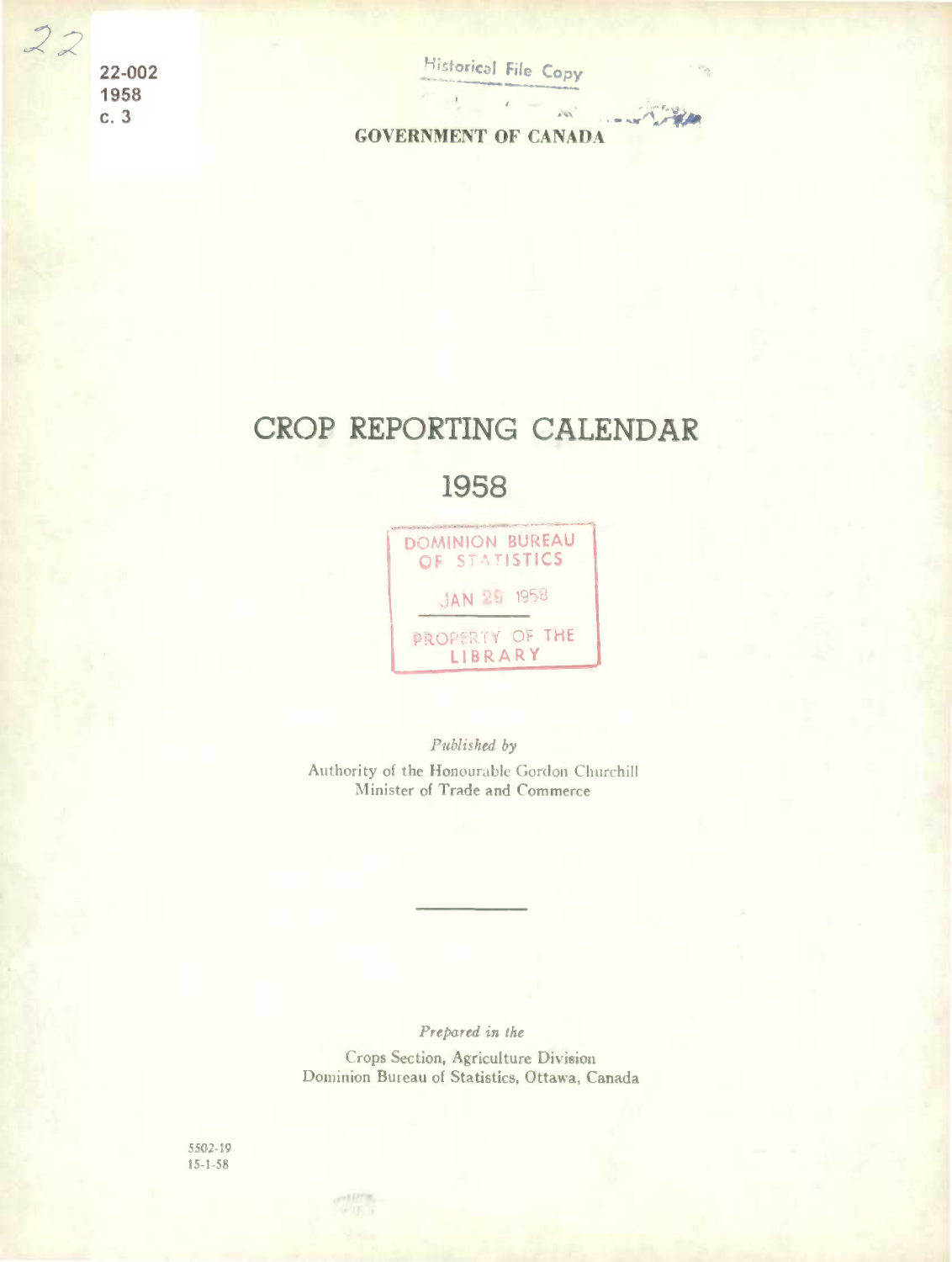## CROP REPORT]

Note: The dates of issue and subject matter of regularly scheduled field crop reports to be released by the Agriculture Division of the Dominion Bureau of Statistics during 1958 are listed below. All reports are issued at 3 p.m. E.S.T. or E.D,S.T. when in force.

| No.             | Date      |                 | Day       | Title                                                                                                                         |
|-----------------|-----------|-----------------|-----------|-------------------------------------------------------------------------------------------------------------------------------|
|                 | 1958      |                 |           |                                                                                                                               |
| 1               | March     | 5.              | Wednesday | Revised Estimate of Value of 1956 Field Crops; Preliminary Estimate<br>of Value of 1957 Field Crops.                          |
| $\overline{2}$  | March     | 19              | Wednesday | Intended Acreage of Principal Field Crops.                                                                                    |
| 3               | April     | 18              | Friday    | Stocks of Grain at March 31.                                                                                                  |
| 4               | May       | $\overline{7}$  | Wednesday | Telegraphic Crop Report - Canada.                                                                                             |
| 5               | May       | 14 <sup>5</sup> | Wednesday | Telegraphic Crop Report - Prairie Provinces.                                                                                  |
| 6               | May       | 21              | Wednesday | Telegraphic Crop Report - Canada.                                                                                             |
| $\overline{7}$  | May       | 28              | Wednesday | Telegraphic Crop Report - Prairie Provinces.                                                                                  |
| 8               | June      | 11              | Wednesday | Telegraphic Crop Report - Canada.                                                                                             |
| 9               | June      | 12              | Thursday  | Progress of Seeding; Winterkilling and Spring Condition of Winter<br>Wheat, Fall Rye, Tame Hay and Pasture; Rates of Seeding. |
| 10              | June      | 25              | Wednesday | Telegraphic Crop Report - Canada.                                                                                             |
| 11              | July      | 3               | Thursday  | Telegraphic Crop Report - Prairie Provinces.                                                                                  |
| 12              | July      | 9               | Wednesday | Telegraphic Crop Report - Canada.                                                                                             |
| 13 <sup>1</sup> | July      | 16              | Wednesday | Telegraphic Crop Report - Prairie Provinces.                                                                                  |
| 14              | July      | 30              | Wednesday | Telegraphic Crop Report - Canada.                                                                                             |
| 15              | August    | 12              | Tuesday   | Preliminary Estimate of Crop and Summerfallow Acreages.                                                                       |
| 16              | August    | 13              | Wednesday | Telegraphic Crop Report - Canada.                                                                                             |
| 17              | August    | 20              | Wednesday | Stocks of Grain at July 31.                                                                                                   |
| 18              | August    | 29              | Friday    | August Forecast of Production of Principal Field Crops.                                                                       |
| 19              | September | 3               | Wednesday | Telegraphic Crop Report - Canada.                                                                                             |
| 20              | September | 17              | Wednesday | Telegraphic Crop Report - Canada.                                                                                             |
| 21              | October   | З.              | Friday    | September Forecast of Production of Principal Field Crops.                                                                    |
| $22*$           | October   |                 |           | (date uncertain) Progress of Harvesting in the Prairie Provinces.                                                             |
| 23              | November  |                 |           | (date uncertain) November Estimate of Production of Principal Field Crops. Area and<br>Condition of Fall-Sown Crops.          |

\* Will be issued only if a significant proportion of the grain crop remains unharvested in October.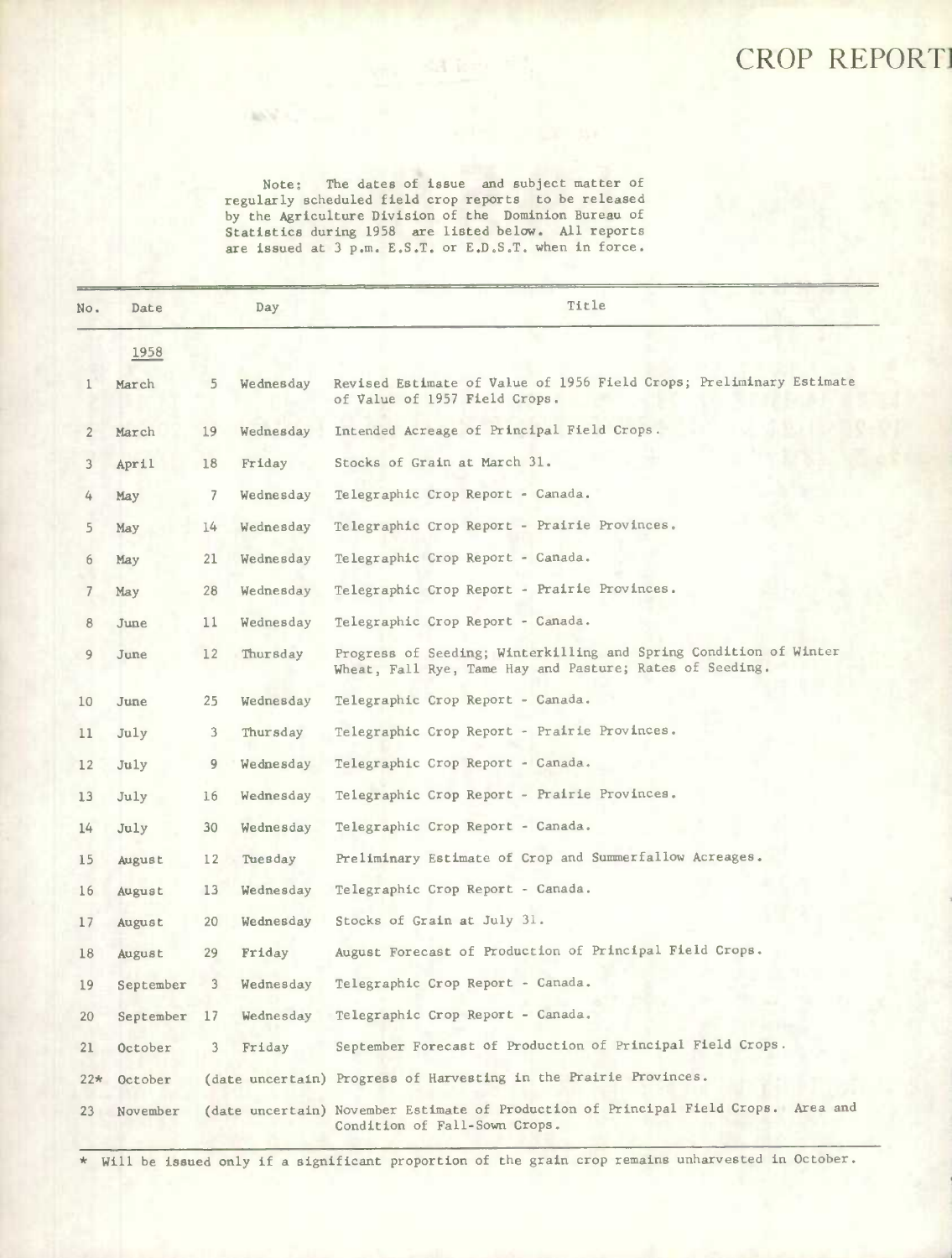## **G CALENDAR**

**1958** 

|  | <b>JANUARY</b>       |         |          |
|--|----------------------|---------|----------|
|  | S M T W T F          |         | $\sim$ S |
|  |                      | 1 2 3 4 |          |
|  | 5 6 7 8 9 10 11      |         |          |
|  | 12 13 14 15 16 17 18 |         |          |
|  | 19 20 21 22 23 24 25 |         |          |
|  | 26 27 28 29 30 31    |         |          |

|             | APRIL                |  |  |
|-------------|----------------------|--|--|
|             | S M T W T F S        |  |  |
|             | $1 \t2 \t3 \t4 \t5$  |  |  |
|             | 6 7 8 9 10 11 12     |  |  |
|             | 13 14 15 16 17 12 19 |  |  |
|             | 20 21 22 23 24 25 26 |  |  |
| 27 28 29 30 |                      |  |  |

|     | <b>JULY</b>               |  |              |
|-----|---------------------------|--|--------------|
| S M | TWTF                      |  | $\mathsf{s}$ |
|     | 12事45                     |  |              |
|     | $6$ 7 8 $\equiv$ 10 11 12 |  |              |
|     | 13 14 15 16 17 18 19      |  |              |
|     | 20 21 22 23 24 25 26      |  |              |
|     | 27 28 29 30 31            |  |              |
|     |                           |  |              |

|   |                      | OCTOBER   |      |   |
|---|----------------------|-----------|------|---|
| S |                      | M T W T F |      | S |
|   |                      |           | 1234 |   |
|   | 5 6 7 8 9 10 11      |           |      |   |
|   | 12 13 14 15 16 17 18 |           |      |   |
|   | 19 20 21 22 23 24 25 |           |      |   |
|   | 26 27 28 29 30 31    |           |      |   |

|    |  | <b>FEBRUARY</b>      |  |  |
|----|--|----------------------|--|--|
| S. |  | M T W T F            |  |  |
|    |  |                      |  |  |
|    |  | 2 3 4 5 6 7 8        |  |  |
|    |  | 9 10 11 12 13 14 15  |  |  |
|    |  | 16 17 18 19 20 21 22 |  |  |
|    |  | 23 24 25 26 27 28    |  |  |

| <b>MAY</b> |  |                      |  |             |   |  |  |  |
|------------|--|----------------------|--|-------------|---|--|--|--|
|            |  | M T W T F            |  |             | S |  |  |  |
|            |  |                      |  | $1 \t2 \t3$ |   |  |  |  |
|            |  | 4 5 6 7 8 9 10       |  |             |   |  |  |  |
|            |  |                      |  |             |   |  |  |  |
|            |  | 18 19 20 21 22 23 24 |  |             |   |  |  |  |
|            |  | 25 26 27 28 29 30 31 |  |             |   |  |  |  |

|   |  | <b>AUGUST</b>        |            |    |
|---|--|----------------------|------------|----|
| S |  | M T W T F            |            | S. |
|   |  |                      | $1\quad 2$ |    |
|   |  | 3 4 5 6 7 8 9        |            |    |
|   |  | 10 11 12 13 14 15 16 |            |    |
|   |  | 17 18 19 20 21 22 23 |            |    |
|   |  | 24 25 26 27 28 29 30 |            |    |

|  | NOVEMBER                            |  |  |
|--|-------------------------------------|--|--|
|  | S M T W T F S                       |  |  |
|  |                                     |  |  |
|  | 2 3 4 5 6 7 8                       |  |  |
|  | 9 10 11 12 13 14 15                 |  |  |
|  | 16 17 18 19 20 21 22                |  |  |
|  | 23/ <sub>30</sub> 24 25 26 27 28 29 |  |  |

|   | MARCH                                          |  |  |
|---|------------------------------------------------|--|--|
| S | M T W T F S                                    |  |  |
|   |                                                |  |  |
|   | 2 3 4 季 6 7 8                                  |  |  |
|   | 9 10 11 12 13 14 15                            |  |  |
|   | 16 17 18 壅 20 21 22                            |  |  |
|   | $\frac{23}{40}$ $\frac{24}{31}$ 25 26 27 28 29 |  |  |

|    |       | JUNE                 |  |  |
|----|-------|----------------------|--|--|
| S  |       | T W T                |  |  |
| 1. |       | 2 3 4 5 6 7          |  |  |
| 8  |       | 9 10 丰丰县 13 14       |  |  |
|    |       | 15 16 17 18 19 20 21 |  |  |
|    |       | 22 23 24 25 26 27 28 |  |  |
|    | 29 30 |                      |  |  |

|          |           | SEPTEMBER            |                         |
|----------|-----------|----------------------|-------------------------|
|          | M T W T F |                      | $\overline{\mathbf{s}}$ |
|          |           | 1 2 3 4 5 6          |                         |
|          |           | 7 8 9 10 11 12 13    |                         |
|          |           | 14 15 16 手 18 19 20  |                         |
|          |           | 21 22 23 24 25 26 27 |                         |
| 28 29 30 |           |                      |                         |

|  | DECEMBER                |  |  |
|--|-------------------------|--|--|
|  | S M T W T F S           |  |  |
|  | $1 \t2 \t3 \t4 \t5 \t6$ |  |  |
|  | 7 8 9 10 11 12 13       |  |  |
|  | 14 15 16 17 18 19 20    |  |  |
|  | 21 22 23 24 25 26 27    |  |  |
|  | 28 29 30 31             |  |  |